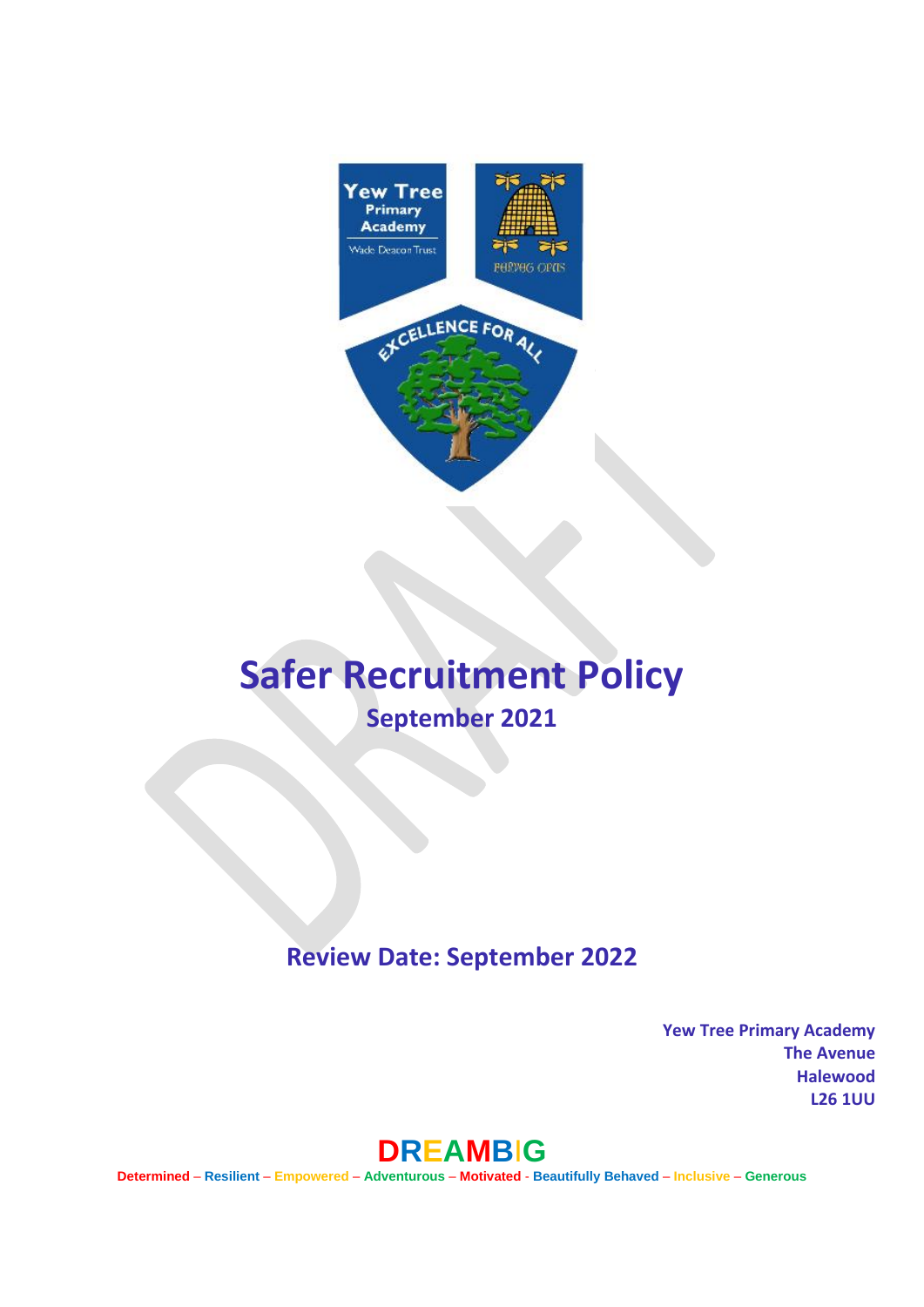### **1. Introduction**

1.1 This model policy is written in line with, and is compliant to, Keeping Children Safe in Education, September 2021, guidance. Our school acknowledges that the safe recruitment of staff is the first step to safeguarding and promoting the welfare of children in education.

1.2 In order or ensure the recruitment procedures are as safe as possible there cannot be an over reliance on any one aspect of the process, as such each stage of the process should be followed in detail. As an employer, the school expects all staff and volunteers to share this commitment.

## **2. Aims and Objectives**

2.1 The aim of this document is to ensure our school creates and promotes a culture of safer recruitment, adopting processes and procedures that help deter, reject or identify people who may not be suitable to work with children, and also, deter, reject or identify those who may abuse children.

The aims of the school's safer recruitment policy are as follows:

- Ensure that the best possible staff are recruited on the basis of their merits, abilities and suitability for the position;
- Ensure that all job applicants are considered equally and consistently;
- Ensure that no job applicant is treated unfairly on any grounds including, race, colour, nationality, ethnic or national origin, religion or religious belief. Sex or sexual orientation, marital or civil partner statue, disability or age;
- Ensure compliance with all relevant legislation, recommendations and guidance including the statutory guidance published by the Department for Education (DfE), Keeping Children Safe in Education September 2021(KCSiE), the Prevent Duty Guidance for England and Wales, 2015, (the Prevent Duty) and any guidance or code of practice published by the Disclosure and Barring Service (DBS); and
- Ensure that the school meets it's commitment to safeguarding and promoting the welfare of children by carrying out all necessary pre-employment checks.

Employees involved in the recruitment and selection of staff are responsible for familiarising themselves with and complying with the provisions of this policy.

2.2 The objective of the recruitment and selection process should ensure the identification of the person best suited to the job at the school based on the applicant's abilities, qualification, experience and merit as measured against the job description and person specification.

2.3 The recruitment and selection of staff in school will be conducted in a professional, timely and responsive manner and in compliance with current employment legislation, and relevant safeguarding legislation and statutory guidance (including KCSIE 2021 and Prevent Duty Guidance).

2.4 Should a member of staff involved in the recruitment process have a close personal or familiar relationship with an applicant they must declare it as soon as they are aware of the individual's application and avoid any involvement in the recruitment and selection decision-making process.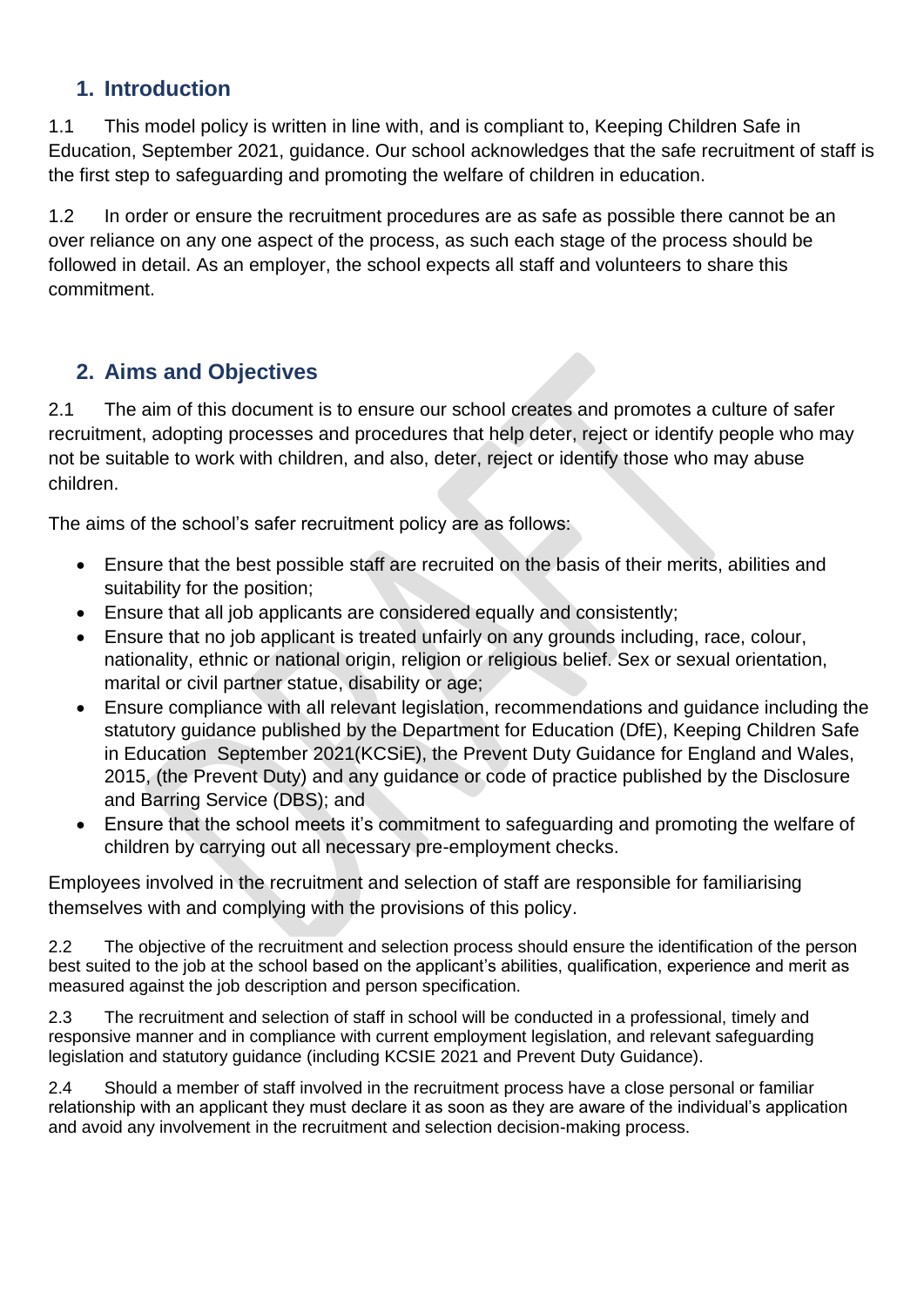### **3. Roles and Responsibilities**

- 3.1 It is the responsibility of the governing body to:
	- Ensure the school has effective policies and procedures in place for recruitment of all staff and volunteers in accordance with DfE guidance and legal requirements.
	- Monitor the School's compliance with them.

It is the responsibility of the Head Teacher and other Managers involved in recruitment to:

- Ensure that the school operates safe recruitment procedures and makes sure all appropriate checks are carried out on all staff and volunteers who work at the School.
- To monitor contractors' and agencies' compliance with this document.
- Promote welfare of children and young people at every stage of the procedure.

The governing body has delegated responsibility to the Head Teacher and relevant members of the senior leadership team, to lead in all appointments. School governors may be involved in staff appointments, but the final decision will rest with the Head Teacher.

### **4. Definition of Regulated Activity and Frequency**

Any position undertaken at, or on behalf of the School will amount to "regulated activity" if it is carried out:

- Frequently, meaning once a week or more; or
- Overnight meaning between 2:00am and 6:00am; or
- Satisfies the "period condition", meaning four times or more in a 30 day- period; and
- Provides the opportunity for contact with children.

Roles which are carried out on an unpaid, voluntary basis will only amount to regulated activity if, in addition to the above, they are carried out on an unsupervised basis.

- 4.1 A person will be engaging in regulated activity with children if, as a result of their work, they:
	- will be responsible, on a regular basis in a school or college, for teaching, training instructing, caring for or supervising children;
	- will be working on a regular basis in a specified establishment, such as a school, for or in connection with the purposes of the establishment, where the work gives opportunity for contact with children; or
	- engage in intimate or personal care or healthcare or any overnight activity, even if this happens only once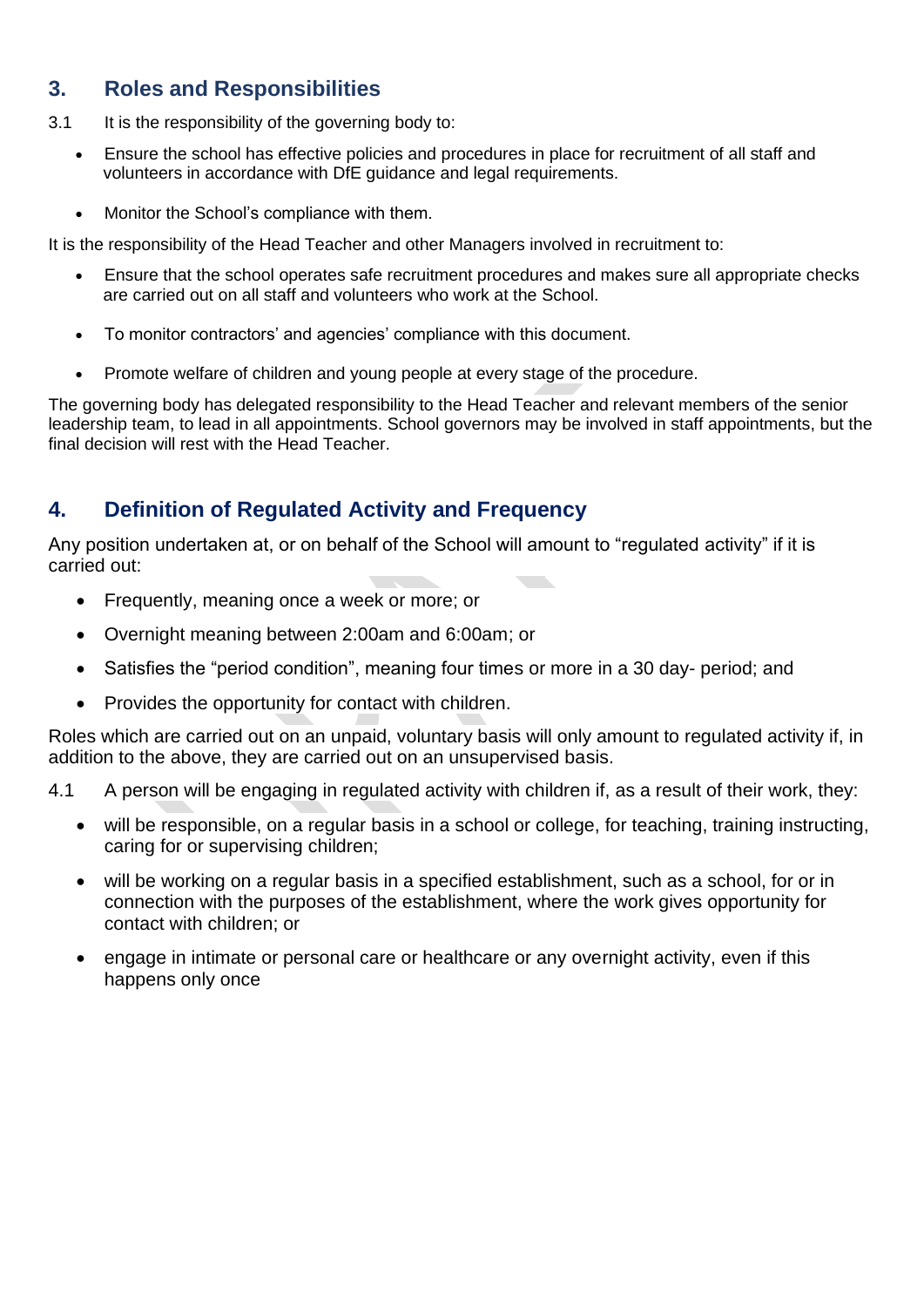#### **Regulated activity**

The full legal definition of regulated activity is set out in Schedule 4 of the Safeguarding Vulnerable Groups Act 2006 as amended by the Protection of Freedoms Act 2012. HM Government has produced [Factual note on regulated](https://assets.publishing.service.gov.uk/government/uploads/system/uploads/attachment_data/file/550197/Regulated_activity_in_relation_to_children.pdf)  [activity in relation to children: scope](https://assets.publishing.service.gov.uk/government/uploads/system/uploads/attachment_data/file/550197/Regulated_activity_in_relation_to_children.pdf)

Regulated activity includes:

- a. teaching, training, instructing, caring for (see (c) below) or supervising children if the person is unsupervised, or providing advice or guidance on physical, emotional or educational well-being, or driving a vehicle only for children;
- b. work for a limited range of establishments (known as 'specified places', which include schools and colleges), with the opportunity for contact with children, but not including work done by supervised volunteers.

Work under (a) or (b) is regulated activity only if done regularly.66 Some activities are always regulated activities, regardless of frequency or whether they are supervised or not. This includes:

- c. relevant personal care, or health care provided by or provided under the supervision of a health care professional:
	- personal care includes helping a child with eating and drinking for reasons of illness or disability or in connection with toileting, washing, bathing and dressing for reasons of age, illness of disability;
	- health care means care for children provided by, or under the direction or supervision of, a regulated health care professional.

Regulated activity will not be:

- paid work in specified places which is occasional and temporary and does not involve teaching, training; and
- supervised activity which is paid in non-specified settings such as youth clubs, sports clubs etc

**Keeping Children Safe in Education, Sept 2021**

The school must ensure that all staff who are carrying out 'Regulated Activity' as defined in KCSiE, 2021, must have an Enhanced DBS with a Children's Barred List check. A check of the Children's Barred List is not permitted for those staff who will not be engaging in regulated activity.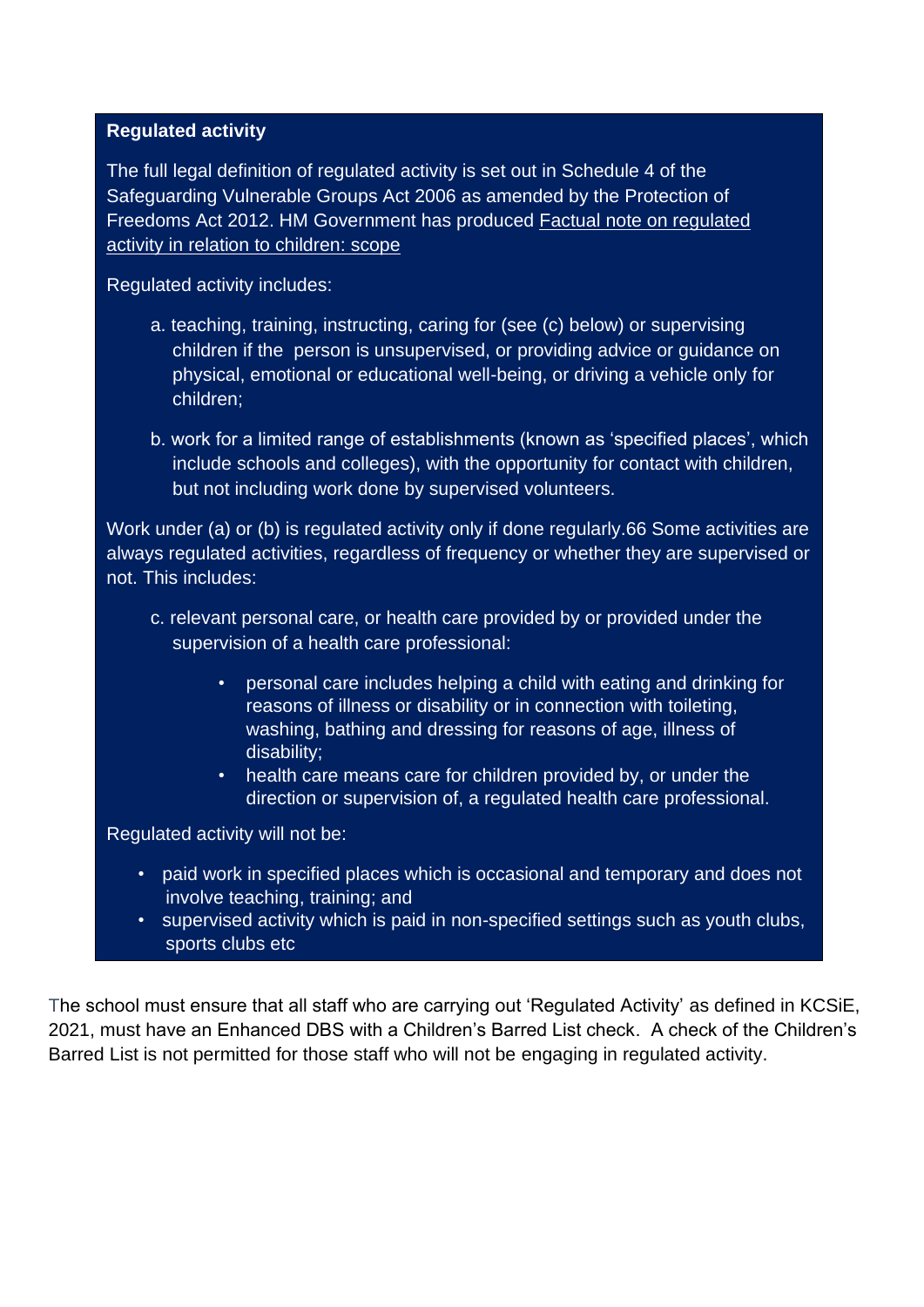### **5. Recruitment and Selection Procedure**

#### **5.1 Advertising**

To ensure equality of opportunity, the school will advertise all vacant posts to encourage as wide a field of applicants as possible, normally this entails an external advertisement.

Any advertisement will include a statement that makes clear the school's commitment to safeguarding and promoting the welfare of children.

All documentation relating to applicants will be Treated confidentially in accordance with the Data Protection Act (DPA18)

#### **5.2 Application Forms**

Knowsley maintained schools generally choose to use the Local Authority job application form, however, Academies may choose to use their own application form. In either case all applicants for employment will be required to complete the relevant application, and each form will contain questions about the candidates:

- academic and full employment history (With the requirement to account for any gaps or discrepancies in employment history)
- suitability for the role

Applicants submitting an incomplete application form will not be shortlisted.

The application form will include the applicant's declaration regarding convictions and working with children and make it clear that the post is exempt from the provisions of the Rehabilitation of Offenders Act 1974.

#### **CVs will not be accepted and are not part of a Safer Recruitment Process.**

It is unlawful for a school to employ anyone who is barred from working with children. It is a criminal offence for any person who is barred from working with children to apply for a position in a school. All applicants will be made aware that providing false information is an offence and could result in the application being rejected, or summary dismissal if the applicant has been selected, and referral to the police and/or the DBS.

#### **5.3 Job Descriptions and Person Specifications**

A job description is a key document in the recruitment process and must be finalised prior to taking any other steps in the process. It will clearly and accurately set out the duties and responsibilities of the job role.

The person specification is of equal importance and informs the selection decision. It details the skills, experience, abilities and expertise that are required to do the job. The person specification will include a specific reference to suitability to work with children.

It is good practice to ensure job descriptions along with person specifications be refreshed and reviewed each time a job is advertised to ensure it is fit for purpose.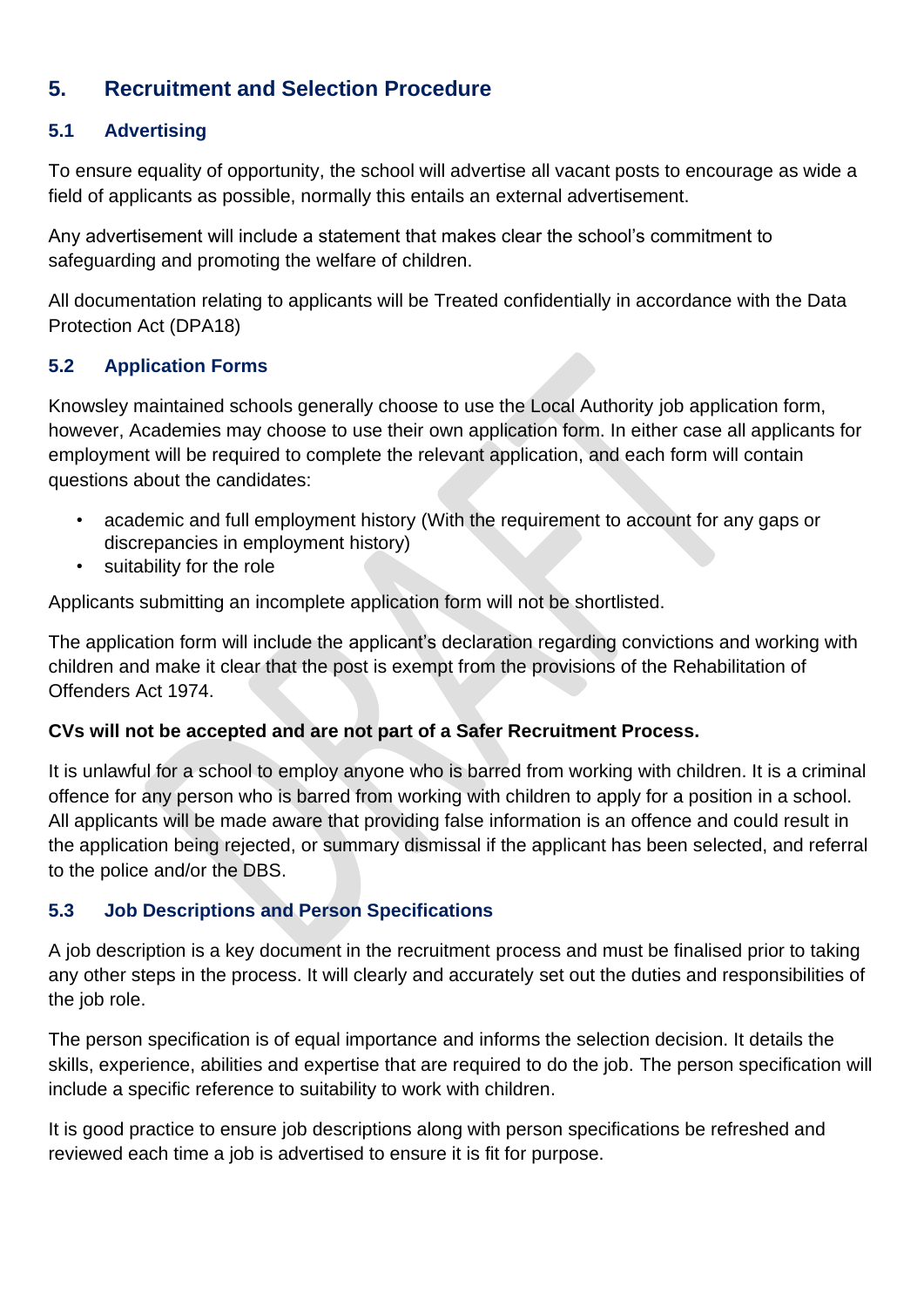#### **5.6 References**

#### **Para 203.**

The purpose of seeking references is to allow employers to obtain factual information to support appointment decisions. Schools and colleges should obtain references before interview, this allows any concerns raised to be explored further with the referee and taken up with the candidate at interview.

#### **Keeping Children Safe in Education, September 2021.**

As part of a safer recruitment process references for short listed applicants will be send for immediately after short-listing. The only exception is where an applicant has indicated on their application for that they do not wish their current employer to be contacted at that stage. In such cases, references will be taken up immediately after interview.

All offers or employment will be subject to the receipt of a minimum of two references which are considered satisfactory in line with the safer recruitment policy.

- One of the references must be from the applicants current or most recent employer;
- If the current/most recent employment does/did not involve work with children, then the second reference should be from the employer with whom the applicant most recently worked with children.
- There may be circumstances where an applicant has never worked with children before. In this case, consideration should be given to the role they have applied for and a reference from their last employer will be necessary.
- The referee should **not** be a relative.
- References will always be sought and obtained directly from the refer and their purpose is to provide objective and factual information to support appointment decisions.

As part of the reference request all referees will be asked whether they believe the applicant is suitable for the job for which they have applied and whether they have any reason to believe that the applicant is unsuitable to work with children.

On receipt, references will be checked to ensure that all the specific questions have been answered satisfactorily. Referees will be contacted to provide further clarification as appropriate. An example would be, if answers were vague or insufficient in detail. Any discrepancies or anomalies will be followed up with the candidate.

Please note that no questions will be asked about health or medical fitness prior to any offer of employment being made.

Open references, testimonials or references from relatives, or other sources will not be accepted as part of the safer recruitment process.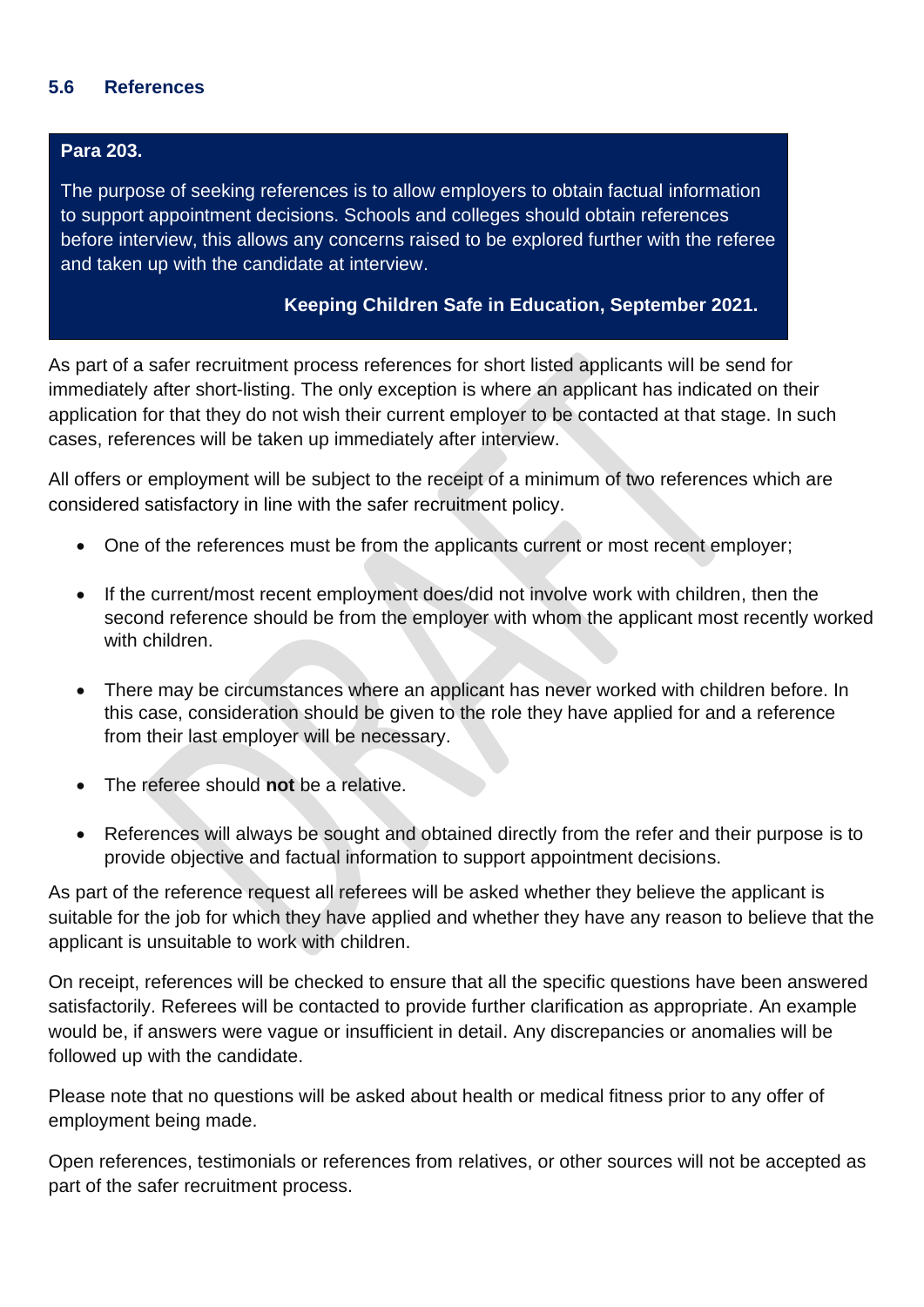#### **5.7 Interviews**

There will be a face-to-face selection wherever possible, and a minimum of three interviewers will see the applicants for the vacant position.

The selection process will explore the applicant's ability to carry our the job description and meet the person specification. It will enable the panel to explore any anomalies or gaps which have been identified in order to satisfy themselves that the chosen applicant can meet the safeguarding criteria (in line with Safer Recruitment Consortium Safer Recruitment Training)[.The Safer Recruitment](https://www.saferrecruitmentconsortium.org/?__cf_chl_jschl_tk__=1d1d70386c96525cf6cd05bc65876ae32eeede23-1597234164-0-AW8l_V8Vek_DG6DBWt3TBKsbZ2AjmfW6k_6q4FT5qFckWjvtnxUqcJ1iHGZZi9UI8vFNnw03xygYXB0JTKv-DNrsjHMjpzHctrCi2ToE41sPeqRuslE-SVqo8ECoJegff09J-sQ64QmojxrLXlV_iY77aEJ5o40w-z96ixtsFLYtM9S017DTkvynBoXmVO9Cp7c7x34C8h-af5Ks4hJIOCEfJBs_RQH-5UNY-T6wWI0gdUJCaA940rrZsm8CjNsnkeSEkzMLGPMVwGhRSZSTokA)  [Consortium](https://www.saferrecruitmentconsortium.org/?__cf_chl_jschl_tk__=1d1d70386c96525cf6cd05bc65876ae32eeede23-1597234164-0-AW8l_V8Vek_DG6DBWt3TBKsbZ2AjmfW6k_6q4FT5qFckWjvtnxUqcJ1iHGZZi9UI8vFNnw03xygYXB0JTKv-DNrsjHMjpzHctrCi2ToE41sPeqRuslE-SVqo8ECoJegff09J-sQ64QmojxrLXlV_iY77aEJ5o40w-z96ixtsFLYtM9S017DTkvynBoXmVO9Cp7c7x34C8h-af5Ks4hJIOCEfJBs_RQH-5UNY-T6wWI0gdUJCaA940rrZsm8CjNsnkeSEkzMLGPMVwGhRSZSTokA) (This is the training preferred, promoted and delivered free to all Knowsley schools by Knowsley Safeguarding Children Partnership and Knowsley Education Safeguarding Officer.

Any information in regard to past disciplinary action or allegations, cautions or convictions will be discussed and considered in the circumstance of the individual case during the interview process, if it has been disclosed on the application form.

#### **At least one member of any selection panel will have undertaken Safer Recruitment Training.**

The recommended training for Knowsley schools is the Safer Recruitment Consortium: Safer Recruitment training or refresher training as applicable.

All applicants who are invited to an interview will be required to bring evidence of their identity, address and qualifications. Original documents will only be accepted and photocopies will be taken. Unsuccessful applicant documents will be destroyed in line with the school data protection and record retention policy.

There may be circumstances (such as during a pandemic) where aspects of the recruitment process that would normally take place face-to-face are required to be conducted remotely. In circumstances where a remote recruitment process has taken place remotely scanned originals of identity and qualification information can be send to the school and the school should record the date the scan was received.

If such aspects of the recruitment process have taken place remotely, originals of the scanned documents must be seen in school before or on the start date of the individual.

#### **5.8 Offer or appointment and new employee processes**

In line with the recommendations set out in KCSiE, 2021, schools are required to carry out a number of pre-employment checks in respect of all prospective employees.

If it is decided to make an offer of employment following the formal interview, any such offer will be conditional on the following:

- the agreement of a mutually acceptable start date and the signing of a contract incorporating the standard terms of the school and conditions of employment;
- verification of the applicant's identity (if not previously been verified);
- the receipt of two references (one of which must be from the applicant's most recent employer) which the school considers to be satisfactory; for positions which involve "teaching work":
	- **i.** the school being satisfied that the applicant is not, and has never been, the subject of a sanction, restriction or prohibition issued by the Teaching Regulation Agency (formerly National College for Teaching and Leadership), or any predecessor or successor body, or by a regulator of the teaching profession in any other European Economic Area country which prevents the applicant working at the school or which, in the school's opinion, renders the applicant unsuitable to work at the school; and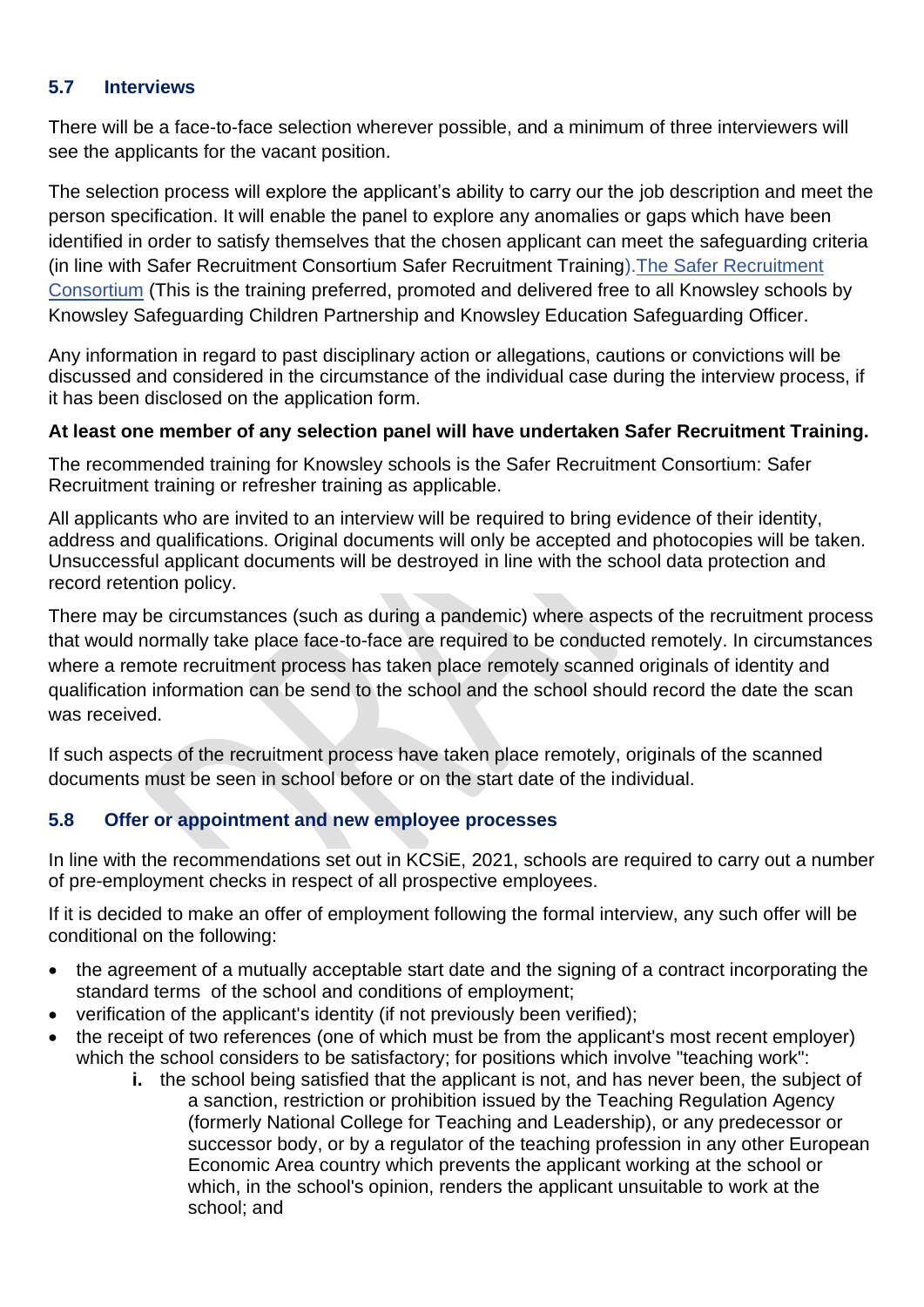- **ii.** the school being satisfied that the applicant is not, and has never been, the subject of any proceedings before a professional conduct panel or equivalent body in the UK or any other country for any reason which prevents the applicant working at the school or which, in the school's opinion, renders the applicant unsuitable to work at the school;
- where the position amounts to "regulated activity the receipt of an enhanced disclosure from the DBS which the school considers to be satisfactory;
- where the position amounts to "regulated activity" confirmation that the applicant is not named on the Children's Barred List ;
- confirmation that the applicant is not subject to a direction under section 142 of the Education Act 2002 which prohibits, disqualifies or restricts them from providing education at a school. taking part in the management of an independent school or working in a position which involves regular contact with children;
- •
- verification of the applicant's medical fitness for the role;
- verification of the applicant's right to work in the UK;
- any further checks which are necessary as a result of the applicant having lived or worked outside of the UK; and
- verification of professional qualifications which the school deems a requirement for the post, or which the applicant otherwise cites in support of their application (where not previously verified).
- Should the applicant be expected to drive a school vehicle or their own car as in the role they must verify their driving licence/insurance/MOT/ registration documents as necessary.

Whether a position amounts to "regulated activity" must therefore be considered by the school in order to decide which checks are appropriate. It is however likely that in nearly all cases the school will be able to carry out an enhanced DBS check and a Children's Barred List check.

A personal file checklist will be used to track and audit paperwork obtained in accordance with Safer Recruitment Training. The checklist will be retained on personal files within the school. (**See Appendix A**)

#### **5.9 The Rehabilitation of Offenders Act 1974**

The Rehabilitation of Offenders Act 1974 does not apply to positions which involve working with, or having access to pupils. Therefore, any convictions and cautions that would normally be considered 'SPENT' must be declared when applying for any position in the school.

#### **5.10 DBS (Disclosure and Barring Service) Check**

The school applies for an enhanced disclosure from the DBS and a check of the Children's Barred List (now known as an Enhanced Check for Regulated Activity) in respect of all positions at the School which amount to "regulated activity" as defined in the Safeguarding Vulnerable Groups Act 2006 (as amended). The purpose of carrying out an Enhanced Check for Regulated Activity is to identify whether an applicant is barred from working with children by inclusion on the Children's Barred List and to obtain other relevant suitability information.

It is the local authority and school's policy that the DBS disclosure must be obtained before the commencement of employment of any new employee.

School staff should be made aware of their obligation to inform the Head Teacher of any cautions or convictions that arise following a completed DBS check. The purpose of this is to ensure the appropriate risk assessments and actions can be taken to support the member of staff.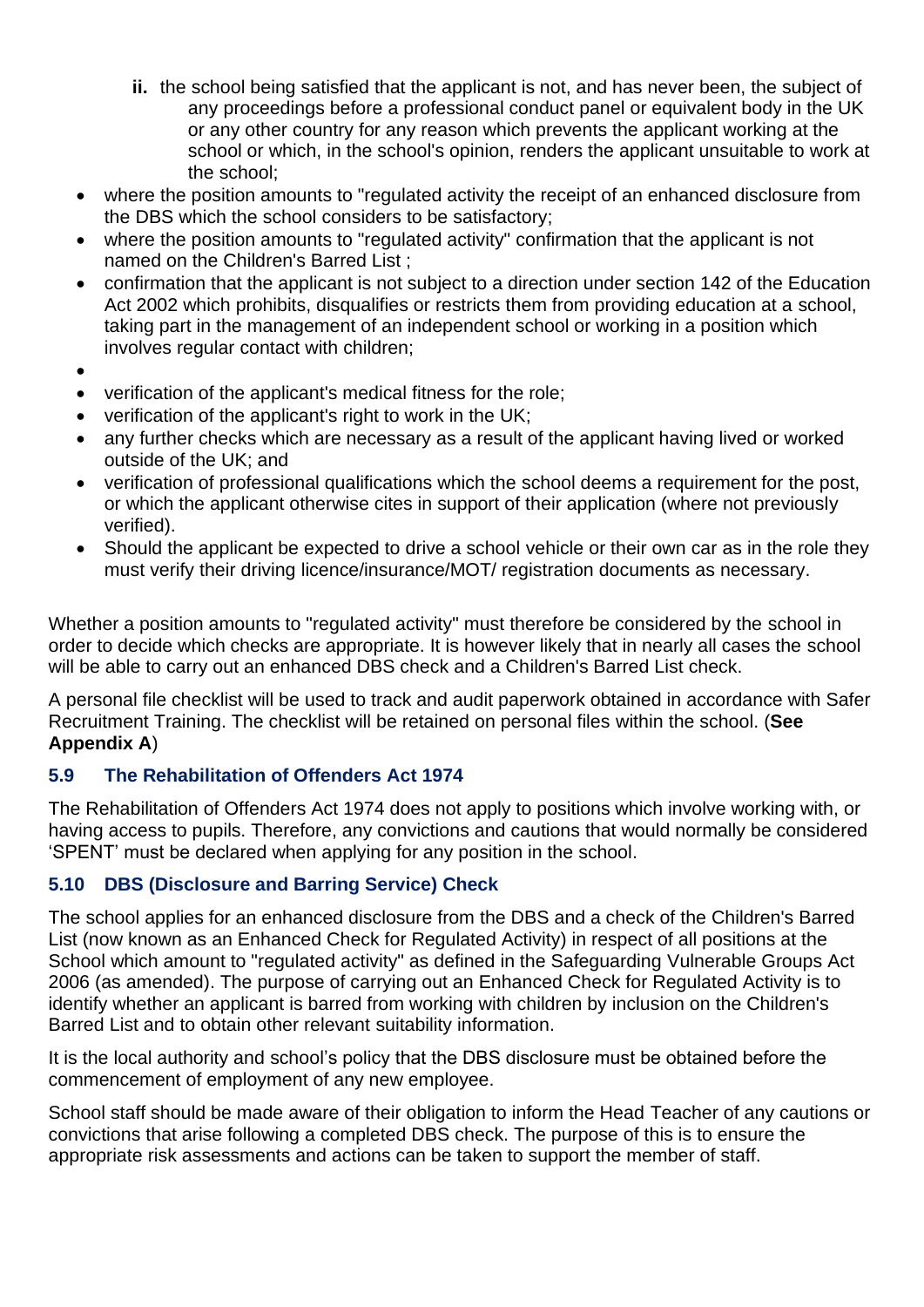DBS checks will still be requested for applicants with recent periods of overseas residence and those with little or no previous UK residence. These will be carried out in addition to the relevant overseas checks that the school will be required to do.

During the Covid 19 pandemic the DBS produced additional information with regards to DBS checks. This information is available via the following link.

[COVID-19: How DBS is supporting the fight against coronavirus -](https://www.gov.uk/guidance/covid-19-how-dbs-is-supporting-the-fight-against-coronavirus) GOV.UK (www.gov.uk)

#### **5.11 Portability of DBS Certificates Checks**

Staff may wish to join the DBS Update Service if they are likely to require another check in the future. Applicants may sign up to the Service for a fee of £13 per annum, which is payable by the applicant.

This allows for portability of a Certificate across employers. The School will:

- Obtain consent from the applicant to carry out an update search.
- Confirm the Certificate matches the individual's identity.
- Examine the original certificate to ensure that it is for the appropriate workforce and level of check, ie enhanced certificate/enhanced including barred list information.

The Update check would identify and advise whether there has been any change to the information recorded, since the initial Certificate was issued. Applicants will be able to see a full list of those organisations that have carried out a status check on their account.

#### **5.14 DBS Certificate**

The DBS no longer issue Disclosure Certificates to employers, therefore employees/applicants should bring their original Certificate to school within 7 days of issue or applicants before they commence work or any project involving regulated activity.

#### **5.15 Dealing with convictions**

The School operates a formal procedure if a DBS Certificate is returned with details of convictions. Please also see 'Recruitment of Ex-offenders' policy and procedure.

Consideration will be given to the Rehabilitation of Offenders Act 1974 and also:

- the nature, seriousness and relevance of the offence;
- how long ago the offence occurred;
- one-off or history of offences;
- changes in circumstances,
- decriminalisation and remorse.

A formal meeting will take place face-to-face to establish the facts with the Human Resources school link officer. The Head Teacher will make a decision following this meeting. In the event that relevant information (whether in relation to previous convictions or otherwise) is volunteered by an applicant during the recruitment process or obtained through a disclosure check, the Human Resources school link officer will evaluate all of the risk factors above before a position is offered or confirmed.

If an applicant wishes to dispute any information contained in a disclosure, they may do so by contacting the DBS. In cases where the applicant would otherwise be offered a position were it not for the disputed information, the School may, where practicable and at its discretion, defer a final decision about the appointment until the applicant has had a reasonable opportunity to challenge the disclosure information.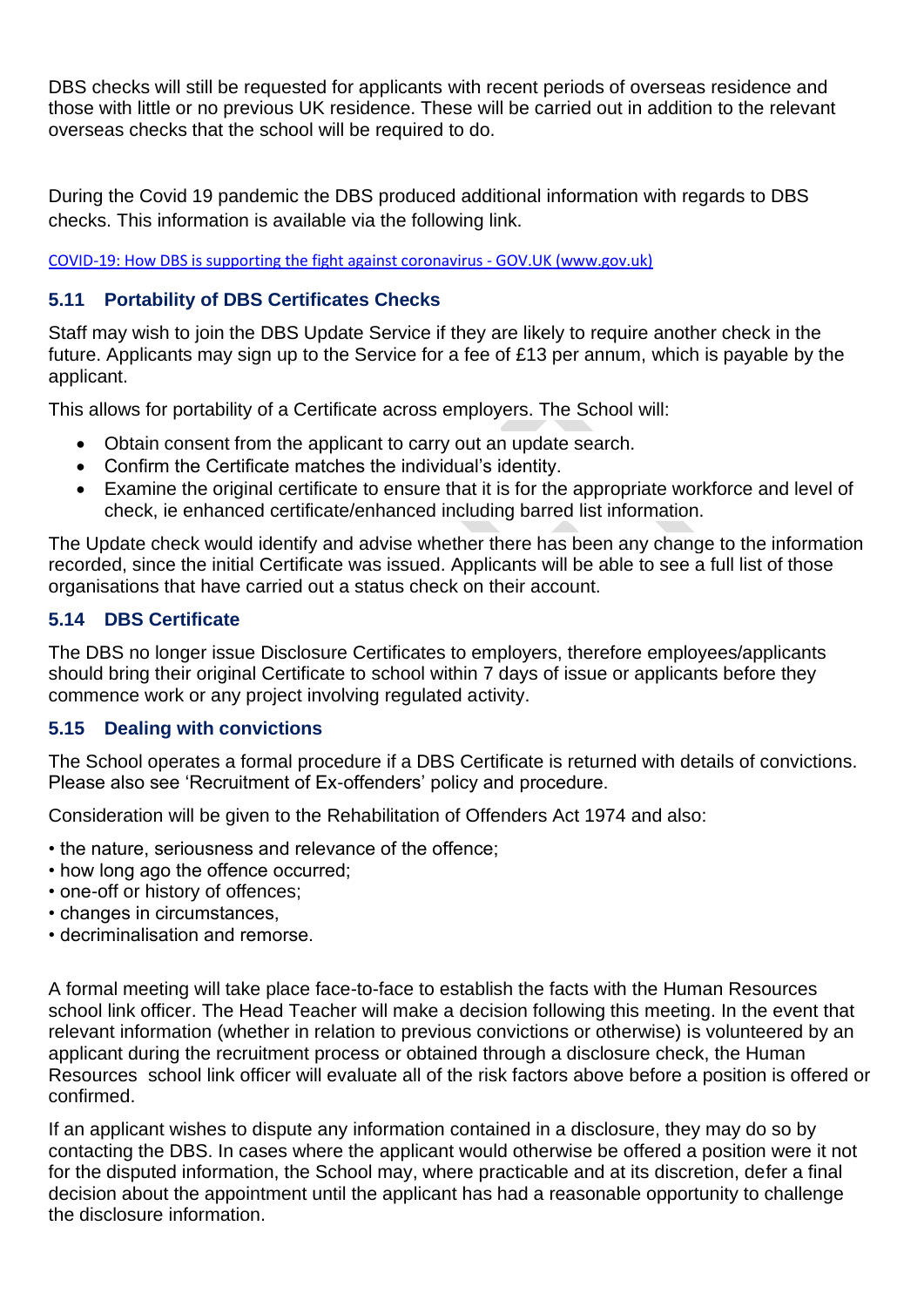#### **5.16 Secretary of State Prohibition Orders (Teaching & Management roles)**

In all cases where an applicant is to undertake a teaching role of any kind, a Prohibition Order check will be made, by the school, using the Employer Access Online Service. It is anticipated that this will be performed at offer stage. A person who is prohibited from teaching must not be appointed to work as a teacher in such a setting.

Prohibition orders are made by the Secretary of State following consideration by a professional conduct panel convened by the Teaching Regulation Agency. Pending such consideration, the Secretary of State may issue an interim prohibition order if it is considered to be in the public interest to do so.

A person who is prohibited is unable to participate in any management of an independent school, including Academies and Free Schools, a governor on any governing body in an independent school, Academy or Free School or a management position that retains or has been delegated any management responsibilities. A check for a section 128 direction will be carried out using the Teacher Services' system. Where the person will be engaging in regulated activity, a DBS barred list check will also identify any section 128 direction.

#### **5.17 Proof of identity, Right to Work in the UK & Verification of Qualifications and/or professional status**

All applicants invited to attend an interview at the school will be required to bring their identification documentation such as; **The Second Contract of Second Contract Contract** 

- passport,
- birth certificate,
- driving licence etc.

with them as proof of identity/eligibility to work in UK in accordance with the Immigration, Asylum and Nationality Act 2006 and DBS identity checking guidelines.

The school does not discriminate on the grounds of age.

Where an applicant claims to have changed their name by deed poll or any other means (eg marriage, adoption, statutory declaration) they will be required to provide documentary evidence of the change.

In addition, applicants must be able to demonstrate that they have actually obtained any academic or vocational qualification legally required for the position and claimed in their application form.

#### **5.18 Overseas checks**

#### **Schools are not licenced to sponsor migrant workers. They cannot employ migrant workers who are requiring sponsorship.**

In addition, applicants including British nationals, who have lived/travelled abroad for more than 3 months will need to obtain a criminal records check from the relevant country. The applicant will not be permitted to commence work until the overseas information has been received and is considered satisfactory by the School

#### **5.19 Medical Fitness**

There is a legal requirement to verify the medical fitness of anyone to be appointed to a post at the School, after an offer of employment has been made but before the appointment can be confirmed.

All applicants are requested to complete a medical questionnaire and where appropriate a doctor's medical report may be required. This information will be reviewed against the Job Description and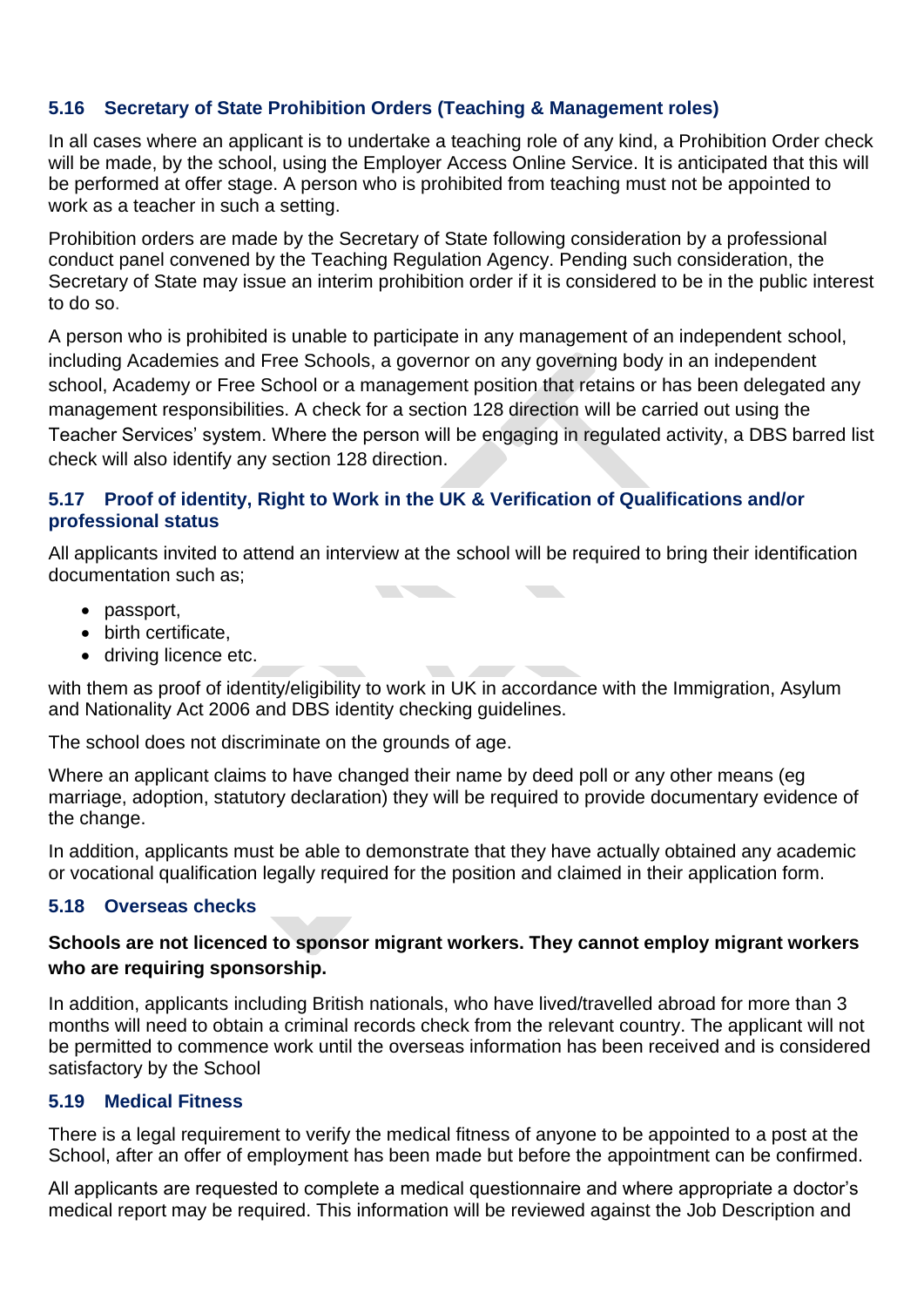the Person Specification for the particular role, together with details of any other physical or mental requirements of the role.

The School must comply with the Equality Act 2010. No job offer will be withdrawn without first consulting with the applicant, obtaining medical evidence and considering reasonable adjustments.

#### **5.20 Induction Programme**

All new employees will be given participate in an induction programme which will clearly identify the school policies and procedures, including the Child Protection Policy, the Code of Conduct, Whistle Blowing/Confidential Reporting Policy, Allegations Management Policy and KCSIE, 2021, and make clear the expectations which will govern how staff carry out their roles and responsibilities.

#### **5.21 Single Central Record of Members of Staff**

In addition to the various staff records kept in school and on individual personnel files, a single central record of recruitment and vetting checks must be kept.

#### **Para. 250**

Schools and colleges must maintain a single central record of pre-appointment checks, referred to in the Regulations as the register and more commonly known as the single central record

#### **Keeping Children Safe in Education, September 2021**

The single central record must cover the following people:

- for schools, all staff, including teacher trainees on salaried routes, agency and third-party supply staff, even if they work for one day,
- for colleges, details of staff, including agency and supply staff providing education to children under the age of 18; and
- for independent schools, all members of the proprietor body. In the case of academies and free schools, this means the members and trustees of the academy trust

The minimum information that must be recorded in respect of staff members includes;

- An identity check in line with the following guidelines Identification checking quidelines;
- A barred list check.
- An enhanced DBS check/certificate.
- Further checks on people who have lived or worked outside the UK, including recording checks for those EEA teacher sanctions and restrictions.
- A check of professional qualifications, where required.
- A check to establish the person's right to work in the UK;
- A section 128 check for management positions in independent schools including academies and free schools.

For agency and third party supply staff schools must also include whether written confirmation has been received that the employment business supplying the member of staff has carried out the relevant checks and obtained the appropriate certificates.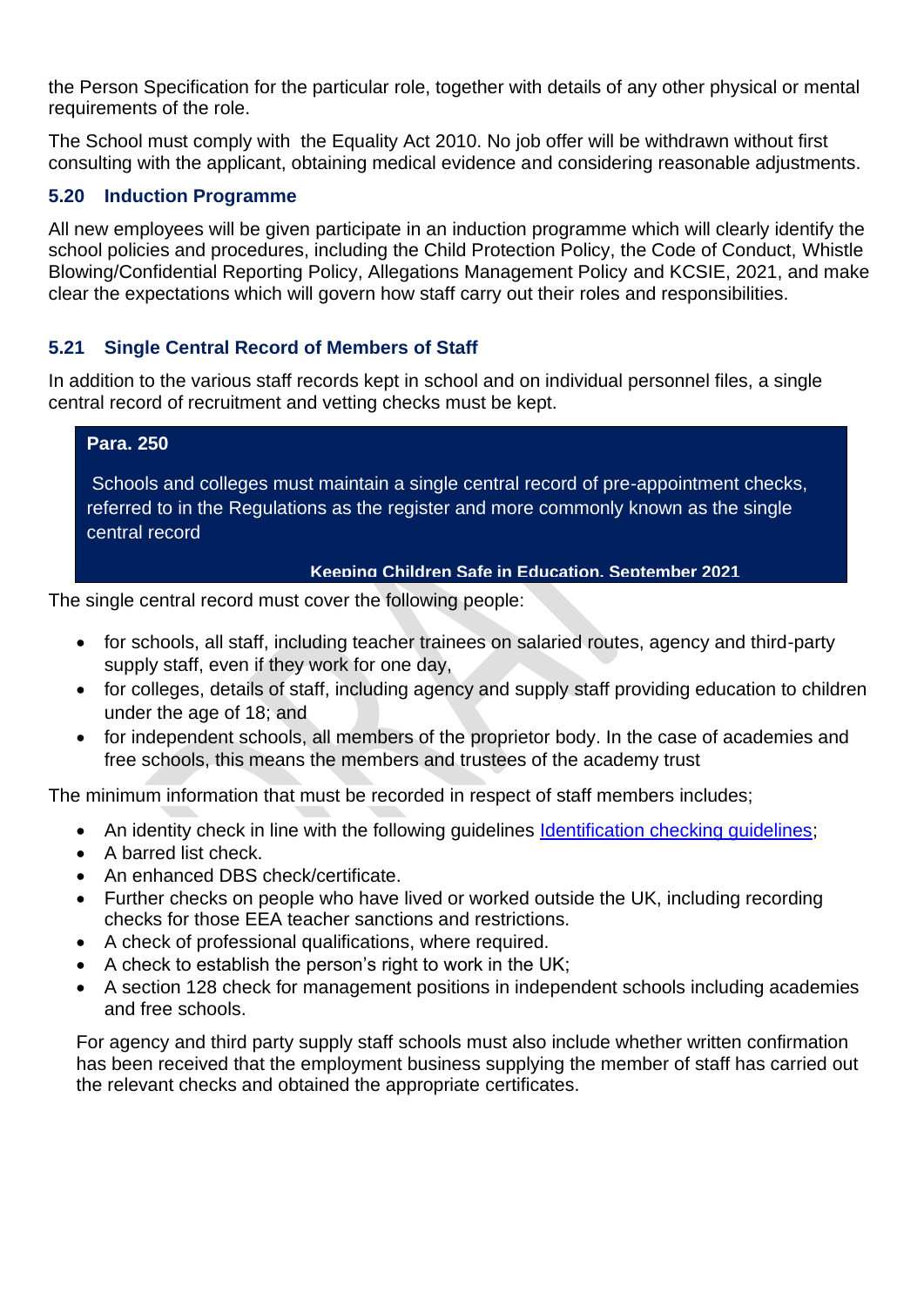#### **Para 216**.

Whilst there is no requirement to carry out an enhanced DBS check in the circumstances described above, schools or colleges may still choose to request one to ensure they have up to date information. However, schools and colleges must still carry out all other relevant preappointment checks (as listed at 213), including where the individual is engaging in regulated activity with children, a children's barred list check (see para 242 on how to carry out a barred list check).

#### **Keeping Children Safe in Education, September 2021**

Multi-Academy Trusts (MAT's) must maintain the single central record details checks carried out in each academy within the MAT. Whilst there is no requirement for the MAT to maintain an individual record for each academy, the information should be recorded in such a way that allows for the details of each individual academy to be provided separately and without delay.

The Designated Safeguarding Governor will be responsible for auditing the Single Central Record and reporting their findings to the full Governing Body annually.

#### **5.22 Record Retention/Data Protection**

The School is legally required to undertake the above pre-employment checks. Therefore, if an applicant is successful in their application, the School will retain on their personnel file any relevant information provided as part of the application process. This will include copies of documents used to verify identity, right to work in the UK, medical fitness and qualifications. Medical information may be used to help the School to discharge its obligations as an employer, e.g. so that the School may consider reasonable adjustments if an employee suffers from a disability or to assist with any other workplace issue.

This documentation will be retained by the School for the duration of the successful applicant's employment with the School. All information retained on employees is kept as part of the personnel files in a locked and secure cabinet.

The same policy applies to any suitability information obtained about volunteers involved

School will retain all interview notes on all unsuccessful applicants for a period of 6 months, after which time the notes will be confidentially destroyed (ie shredded). The 6-month retention period is in accordance with the General Data Protection Regulations (GDPR) [DPA18].

#### **5.23 Ongoing Employment**

A safer recruitment and selection policy and procedure is not just about the start of employment, but should be part of a larger policy framework for all staff. The school will therefore provide ongoing training and support for all staff, with key safeguarding training refreshed annually.

#### **5.24 Leaving Employment**

Despite the best efforts to recruit safely, there will be occasions when allegations of serious misconduct or abuse against children and young people are raised. This policy is primarily concerned with the promotion of safer recruitment and details the pre employment checks that will be undertaken prior to employment being confirmed. Whilst these are pre-employment checks the School also has a legal duty to make a referral to the DBS in circumstances where an individual:

- has applied for a position at the School despite being barred from working with children; or
- has been removed by the School from working in regulated activity (whether paid or unpaid),or
- has resigned prior to being removed, because they have harmed, or pose a risk of harm to, a child.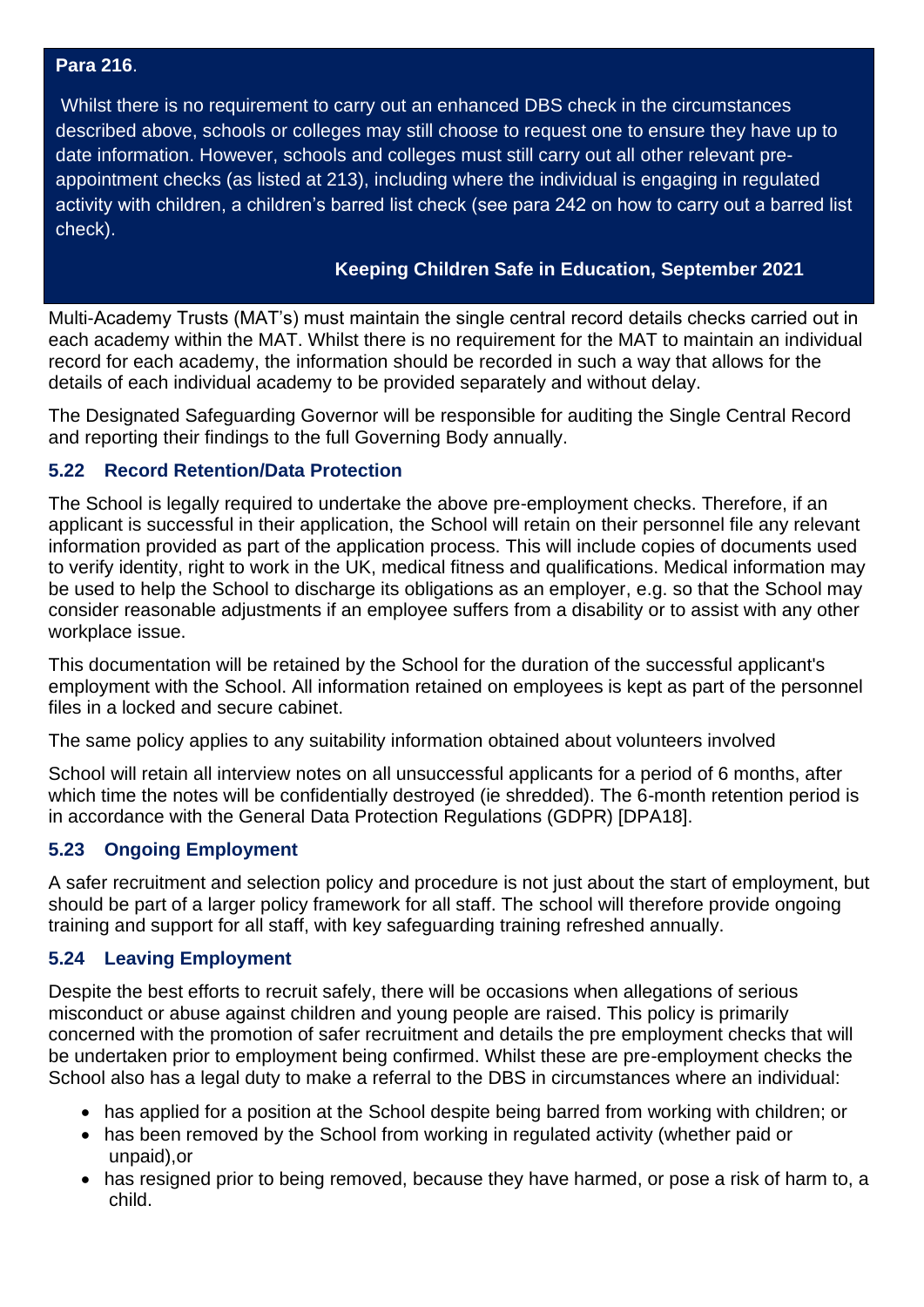If the individual referred to the DBS is a teacher, the School may also decide to make a referral to the Teaching Regulation Agency.

#### **5.25 Alternative Provision**

#### **Para. 309/310**

Where a school places a pupil with an alternative provision provider, the school continues to be responsible for the safeguarding of that pupil and should be satisfied that the provider meets the needs of the pupil.

Schools should obtain written confirmation from the alternative provider that appropriate safeguarding checks have been carried out on individuals working at the establishment, i.e. those checks that the school would otherwise perform in respect of its own staff

#### **Keeping Children Safe in Education, September 2021**

Where the school has organised work experience placements for students they should ensure that the placement provider has policies and procedures in place to protect children from harm.

The school should consider the specific circumstances of work experience placements and consider in particular the nature of the supervision and frequency of the activity being supervised to determine, if any, what checks are necessary.

Such considerations include whether the person providing teaching/training/instruction or supervision to the child on work experience will be:

- unsupervised themselves: and
- providing the teaching/ training/ instruction frequently ( more than 3 days in a 30 day period, or overnight)

Children's barred list checks may be required for some people who supervise children **under the age of 16** on work experience placements.

#### **5.26 Contractors and agency staff**

Contractors engaged by the school must complete the same checks for their employees that the school is required to complete for its staff. The school requires confirmation that these checks have been completed before employees of the Contractor can commence work at the setting.

Agencies who supply staff to the school must also complete the pre-employment checks which the school would otherwise complete for its staff. Again, the school requires confirmation that these checks have been completed before an individual can commence work at the setting.

The school will independently verify the identity of staff supplied by contractors or an agency in and will require the provision of the original DBS certificate before contractors or agency staff can commence work at the school.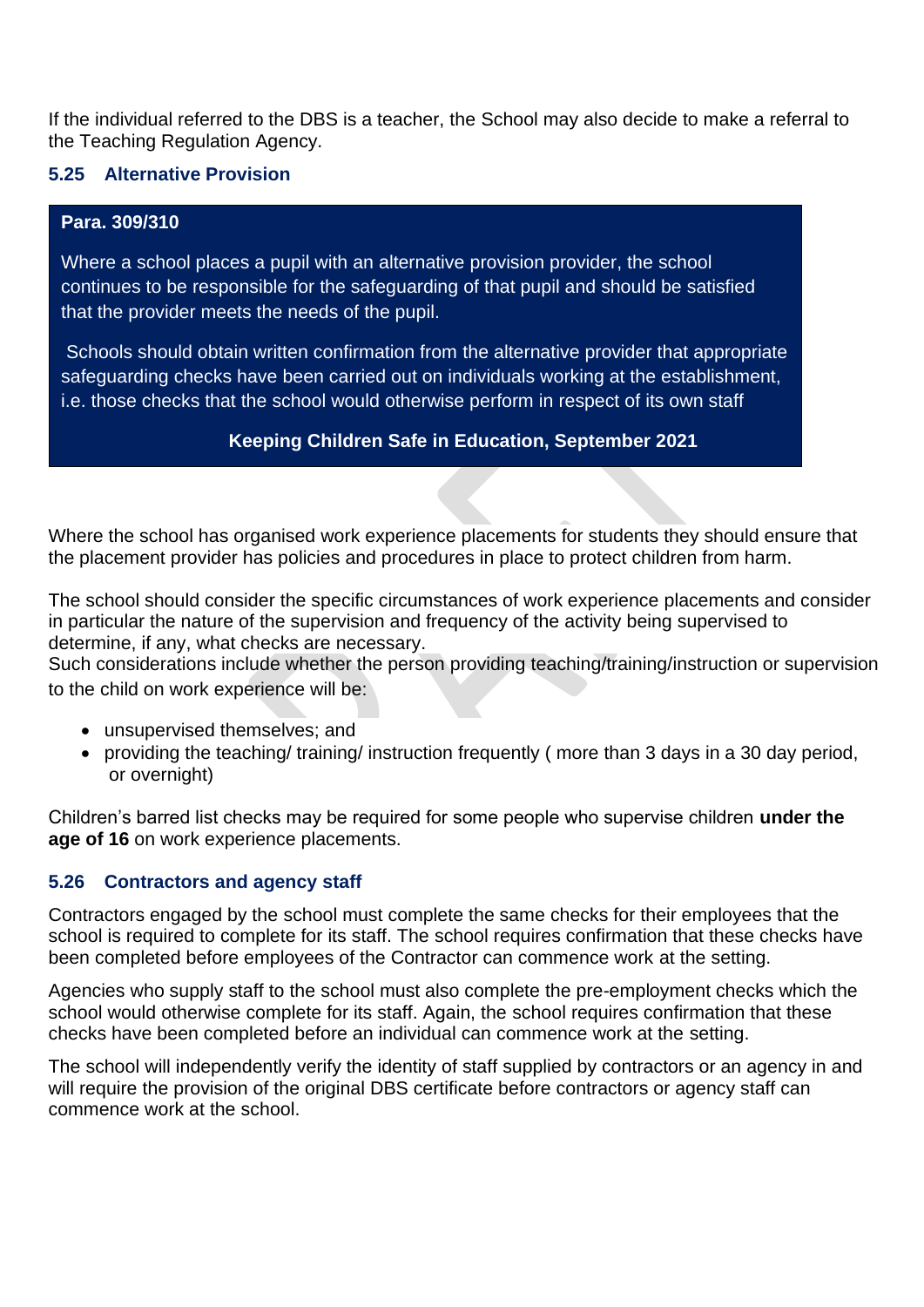#### **5.27 Visiting Speakers (and Prevent Duty)**

The Prevent Duty Guidance requires the school to have clear protocols for ensuring that any visiting speakers, whether invited by staff or by pupils, are suitable and appropriately supervised.

The school is not permitted to obtain a DBS disclosure or Children's Barred List information on any visiting speaker who does not engage in regulated activity at the school or perform any other regular duties for or on behalf of the School.

All visiting speakers will be subject to the school's usual visitors signing in protocol. This will include signing in and out at Reception, the wearing of a visitor's badge at all times and being escorted by a fully vetted member of staff between appointments.

The school will also obtain such formal or informal background information about a visiting speaker as is reasonable in the circumstances to decide whether to invite and/or permit a speaker to attend the school. In doing so, the school will always have regard to the [the Prevent Duty Guidance and the definition of "extremism" set out in KCSIE, 2021 which states:

#### **Annex A, Page 133.**

**Extremism** is vocal or active opposition to our fundamental values, including democracy, the rule of law, individual liberty and mutual respect and tolerance of different faiths and beliefs. This also includes calling for the death of members of the armed forces.

In fulfilling its Prevent Duty obligations the School does not discriminate on the grounds of race, colour, nationality, ethnic or national origin, religion or religious belief, sex or sexual orientation, marital or civil partner status, disability or age

#### **5.28 Volunteers**

The School will request an enhanced DBS disclosure and Children's Barred List information on all volunteers undertaking '*regulated activity'* with pupils at or on behalf of the School (the definition of regulated activity set out above will be applied to all volunteers).

Under **no circumstances** should a volunteer in respect of whom no checks have been obtained be left unsupervised or allowed to work in regulated activity.

In addition the School will seek to obtain such further suitability information about a volunteer as it considers appropriate in the circumstances. This may include (but is not limited to the following):

- formal or informal information provided by staff, parents and other volunteers;
- character references from the volunteer's place of work or any other relevant source; and
- an informal safer recruitment interview.

#### **6. Monitoring and Review**

The Head Teacher will be responsible for ensuring that this policy is monitored and evaluated. That it is implemented throughout the school and is updated as required.